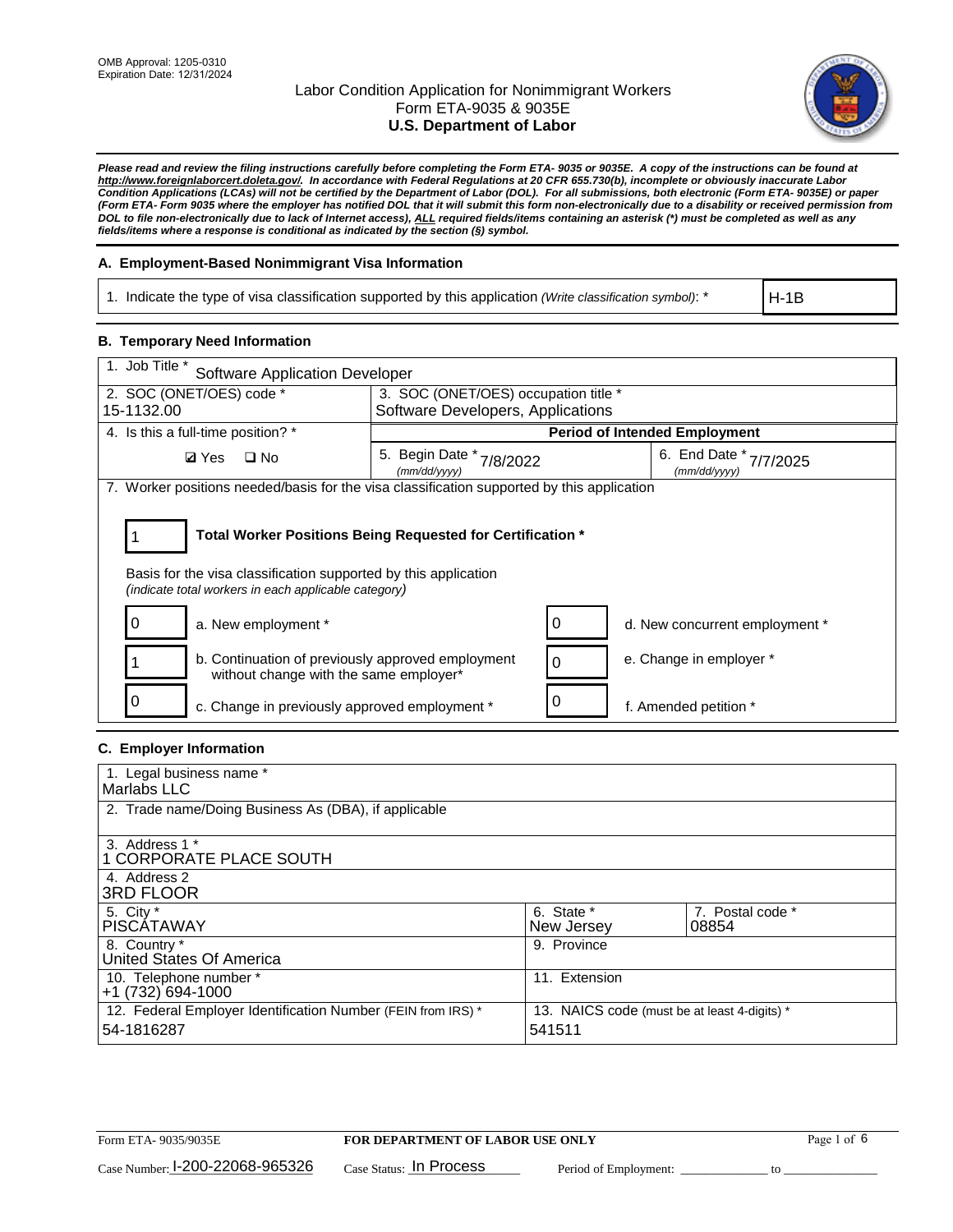

## **D. Employer Point of Contact Information**

**Important Note**: The information contained in this Section must be that of an employee of the employer who is authorized to act on behalf of the employer in labor certification matters. The information in this Section must be different from the agent or attorney information listed in Section E, unless the attorney is an employee of the employer.

| 1. Contact's last (family) name *               | 2. First (given) name * |                          | 3. Middle name(s)         |
|-------------------------------------------------|-------------------------|--------------------------|---------------------------|
| Vidyadharan                                     | Sanjay                  |                          |                           |
| 4. Contact's job title *<br>Chief Legal Officer |                         |                          |                           |
| 5. Address 1 *<br>1 CORPORATE PLACE SOUTH       |                         |                          |                           |
| 6. Address 2<br>3RD FLOOR                       |                         |                          |                           |
| 7. City $*$<br><b>PISCÁTAWAY</b>                |                         | 8. State *<br>New Jersey | 9. Postal code *<br>08854 |
| 10. Country *<br>United States Of America       |                         | 11. Province             |                           |
| 12. Telephone number *                          | 13. Extension           | 14. E-Mail address       |                           |
| +1 (732) 694-1000                               | 1600                    | sanjay@marlabs.com       |                           |

# **E. Attorney or Agent Information (If applicable)**

**Important Note**: The employer authorizes the attorney or agent identified in this section to act on its behalf in connection with the filing of this application.

| 1. Is the employer represented by an attorney or agent in the filing of this application? *<br>If "Yes," complete the remainder of Section E below. |                         |              |                               |                   | $\Box$ Yes                                           | <b>ØNo</b> |
|-----------------------------------------------------------------------------------------------------------------------------------------------------|-------------------------|--------------|-------------------------------|-------------------|------------------------------------------------------|------------|
| 2. Attorney or Agent's last (family) name §                                                                                                         | 3. First (given) name § |              |                               | 4. Middle name(s) |                                                      |            |
| 5. Address 1 §                                                                                                                                      |                         |              |                               |                   |                                                      |            |
| 6. Address 2                                                                                                                                        |                         |              |                               |                   |                                                      |            |
| 7. City §                                                                                                                                           |                         | 8. State §   |                               |                   | 9. Postal code §                                     |            |
| 10. Country §                                                                                                                                       |                         | 11. Province |                               |                   |                                                      |            |
| 12. Telephone number §                                                                                                                              | 13. Extension           |              | 14. E-Mail address            |                   |                                                      |            |
| 15. Law firm/Business name §                                                                                                                        |                         |              | 16. Law firm/Business FEIN §  |                   |                                                      |            |
| 17. State Bar number (only if attorney) §                                                                                                           |                         |              | standing (only if attorney) § |                   | 18. State of highest court where attorney is in good |            |
| 19. Name of the highest State court where attorney is in good standing (only if attorney) §                                                         |                         |              |                               |                   |                                                      |            |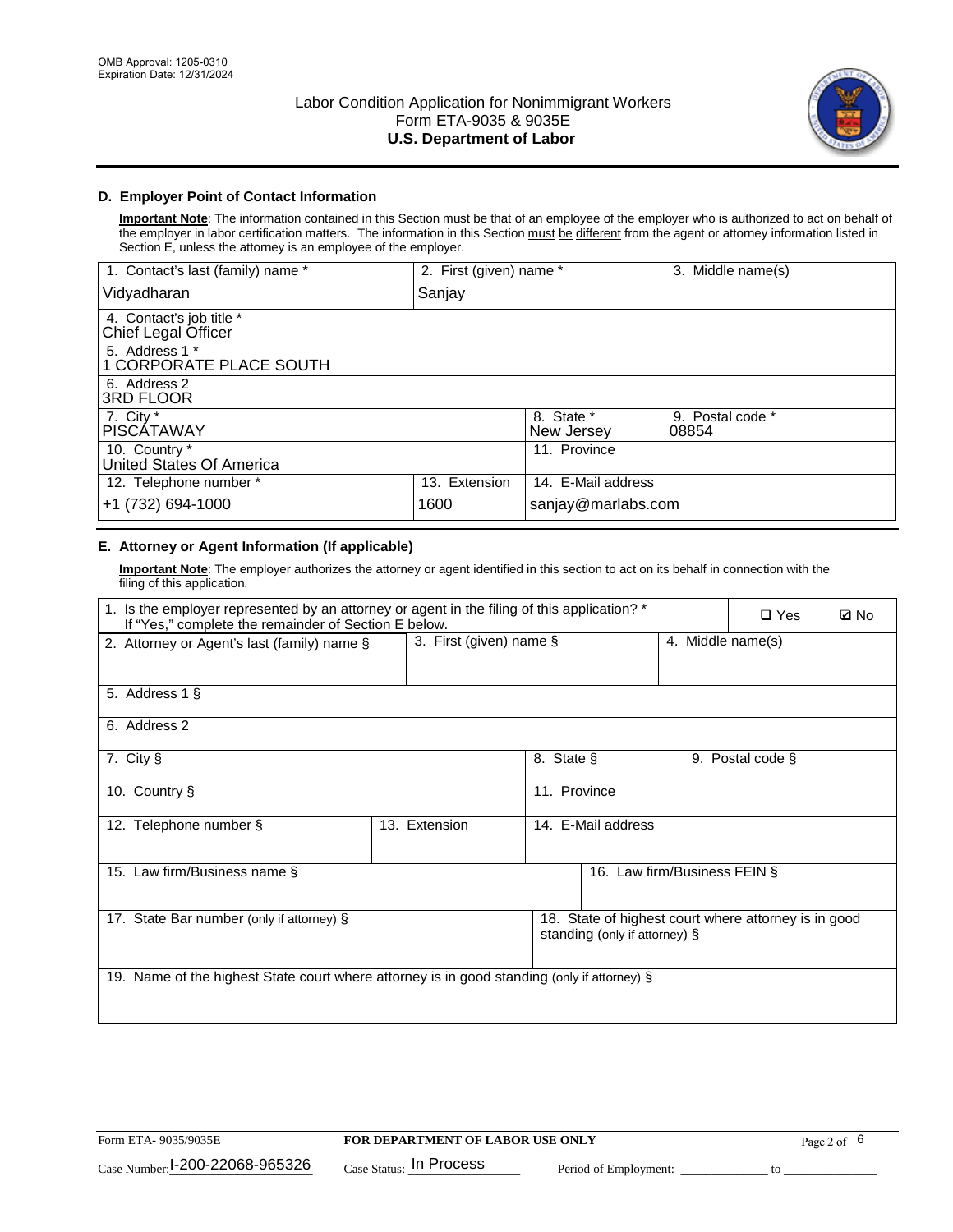

#### **F. Employment and Wage Information**

**Important Note**: The employer must define the intended place(s) of employment with as much geographic specificity as possible. Each intended place(s) of employment listed below must be the worksite or physical location where the work will actually be performed and cannot be a P.O. Box. The employer must identify all intended places of employment, including those of short duration, on the LCA. 20 CFR 655.730(c)(5). If the employer is submitting this form non-electronically and the work is expected to be performed in more than one location, an attachment must be submitted in order to complete this section. An employer has the option to use either a single Form ETA-9035/9035E or multiple forms to disclose all intended places of employment. If the employer has more than ten (10) intended places of employment at the time of filing this application, the employer must file as many additional LCAs as are necessary to list all intended places of employment. See the form instructions for further information about identifying all intended places of employment.

#### a.*Place of Employment Information* 1

|               | 1. Enter the estimated number of workers that will perform work at this place of employment under<br>the LCA.*                 |  |                                               |                          |  |              |  |  |
|---------------|--------------------------------------------------------------------------------------------------------------------------------|--|-----------------------------------------------|--------------------------|--|--------------|--|--|
|               | 2. Indicate whether the worker(s) subject to this LCA will be placed with a secondary entity at this<br>place of employment. * |  |                                               |                          |  | $\square$ No |  |  |
|               | 3. If "Yes" to question 2, provide the legal business name of the secondary entity. §                                          |  |                                               |                          |  |              |  |  |
| Intuit        |                                                                                                                                |  |                                               |                          |  |              |  |  |
|               | 4. Address 1 *<br>301 Village Drive, APT 384                                                                                   |  |                                               |                          |  |              |  |  |
|               | 5. Address 2                                                                                                                   |  |                                               |                          |  |              |  |  |
| 6. City $*$   | King of Prussia<br>8. State/District/Territory *                                                                               |  | 7. County *<br>Montgomery<br>9. Postal code * |                          |  |              |  |  |
|               | Pennsylvania                                                                                                                   |  | 19406                                         |                          |  |              |  |  |
|               | 10. Wage Rate Paid to Nonimmigrant Workers *                                                                                   |  | 10a. Per: (Choose only one)*                  |                          |  |              |  |  |
|               | □ Hour □ Week □ Bi-Weekly □ Month ☑ Year<br>From* \$ 92100 00<br>To: $$$                                                       |  |                                               |                          |  |              |  |  |
|               | 11. Prevailing Wage Rate *                                                                                                     |  | 11a. Per: (Choose only one)*                  |                          |  |              |  |  |
|               | $\sin 92082$ 00                                                                                                                |  | □ Hour □ Week □ Bi-Weekly □ Month ☑ Year      |                          |  |              |  |  |
|               | Questions 12-14. Identify the source used for the prevailing wage (PW) (check and fully complete only one): *                  |  |                                               |                          |  |              |  |  |
| 12.<br>$\Box$ | A Prevailing Wage Determination (PWD) issued by the Department of Labor                                                        |  |                                               | a. PWD tracking number § |  |              |  |  |
| 13.           | A PW obtained independently from the Occupational Employment Statistics (OES) Program                                          |  |                                               |                          |  |              |  |  |
| $\mathbf v$   | a. Wage Level (check one): §                                                                                                   |  |                                               | b. Source Year §         |  |              |  |  |
|               | பெ<br>□⊪<br>$\Box$ IV<br>$\Box$ N/A<br>□⊥                                                                                      |  |                                               | 7/1/2021 - 6/30/2022     |  |              |  |  |
| 14.           | A PW obtained using another legitimate source (other than OES) or an independent authoritative source                          |  |                                               |                          |  |              |  |  |
|               | a. Source Type (check one): §<br>b. Source Year §<br>$\Box$ CBA<br>$\Box$ DBA<br>$\square$ SCA<br>$\Box$ Other/ PW Survey      |  |                                               |                          |  |              |  |  |
|               | c. If responded "Other/ PW Survey" in question 14.a, enter the name of the survey producer or publisher §                      |  |                                               |                          |  |              |  |  |
|               | d. If responded "Other/ PW Survey" in question 14.a, enter the title or name of the PW survey §                                |  |                                               |                          |  |              |  |  |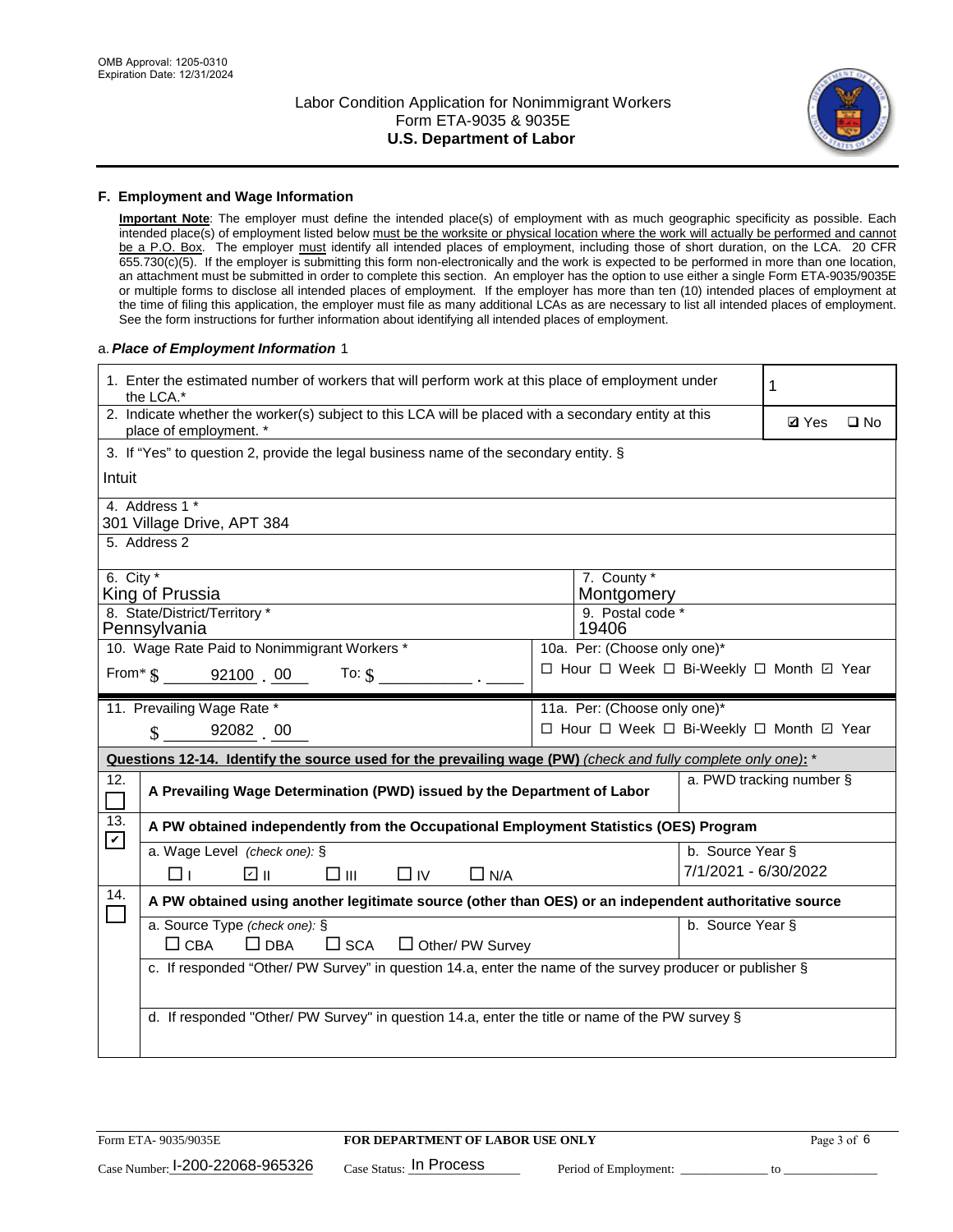

## **G. Employer Labor Condition Statements**

! *Important Note:* In order for your application to be processed, you MUST read Section G of the Form ETA-9035CP - General Instructions for the 9035 & 9035E under the heading "Employer Labor Condition Statements" and agree to all four (4) labor condition statements summarized below:

- (1) **Wages:** The employer shall pay nonimmigrant workers at least the prevailing wage or the employer's actual wage, whichever is higher, and pay for non-productive time. The employer shall offer nonimmigrant workers benefits and eligibility for benefits provided as compensation for services on the same basis as the employer offers to U.S. workers. The employer shall not make deductions to recoup a business expense(s) of the employer including attorney fees and other costs connected to the performance of H-1B, H-1B1, or E-3 program functions which are required to be performed by the employer. This includes expenses related to the preparation and filing of this LCA and related visa petition information. 20 CFR 655.731;
- (2) **Working Conditions:** The employer shall provide working conditions for nonimmigrants which will not adversely affect the working conditions of workers similarly employed. The employer's obligation regarding working conditions shall extend for the duration of the validity period of the certified LCA or the period during which the worker(s) working pursuant to this LCA is employed by the employer, whichever is longer. 20 CFR 655.732;
- (3) **Strike, Lockout, or Work Stoppage:** At the time of filing this LCA, the employer is not involved in a strike, lockout, or work stoppage in the course of a labor dispute in the occupational classification in the area(s) of intended employment. The employer will notify the Department of Labor within 3 days of the occurrence of a strike or lockout in the occupation, and in that event the LCA will not be used to support a petition filing with the U.S. Citizenship and Immigration Services (USCIS) until the DOL Employment and Training Administration (ETA) determines that the strike or lockout has ended. 20 CFR 655.733; and
- (4) **Notice:** Notice of the LCA filing was provided no more than 30 days before the filing of this LCA or will be provided on the day this LCA is filed to the bargaining representative in the occupation and area of intended employment, or if there is no bargaining representative, to workers in the occupation at the place(s) of employment either by electronic or physical posting. This notice was or will be posted for a total period of 10 days, except that if employees are provided individual direct notice by e-mail, notification need only be given once. A copy of the notice documentation will be maintained in the employer's public access file. A copy of this LCA will be provided to each nonimmigrant worker employed pursuant to the LCA. The employer shall, no later than the date the worker(s) report to work at the place(s) of employment, provide a signed copy of the certified LCA to the worker(s) working pursuant to this LCA. 20 CFR 655.734.

1. **I have read and agree to** Labor Condition Statements 1, 2, 3, and 4 above and as fully explained in Section G of the Form ETA-9035CP – General Instructions for the 9035 & 9035E and the Department's regulations at 20 CFR 655 Subpart H. \*

**Ø**Yes ロNo

### **H. Additional Employer Labor Condition Statements –H-1B Employers ONLY**

!**Important Note***:* In order for your H-1B application to be processed, you MUST read Section H – Subsection 1 of the Form ETA 9035CP – General Instructions for the 9035 & 9035E under the heading "Additional Employer Labor Condition Statements" and answer the questions below.

#### *a. Subsection 1*

| 1. At the time of filing this LCA, is the employer H-1B dependent? §                                                                                                                                                                                          |  |  | □ No      |              |
|---------------------------------------------------------------------------------------------------------------------------------------------------------------------------------------------------------------------------------------------------------------|--|--|-----------|--------------|
| 2. At the time of filing this LCA, is the employer a willful violator? $\S$                                                                                                                                                                                   |  |  | ⊡ No      |              |
| 3. If "Yes" is marked in questions H.1 and/or H.2, you must answer "Yes" or "No" regarding<br>whether the employer will use this application ONLY to support H-1B petitions or extensions of<br>status for exempt H-1B nonimmigrant workers? §                |  |  | $\Box$ No |              |
| 4. If "Yes" is marked in question H.3, identify the statutory basis for the<br>■ \$60,000 or higher annual wage<br>exemption of the H-1B nonimmigrant workers associated with this<br>□ Master's Degree or higher in related specialty<br>$\Box$ Both<br>LCA. |  |  |           |              |
| H-1B Dependent or Willful Violator Employers -Master's Degree or Higher Exemptions ONLY                                                                                                                                                                       |  |  |           |              |
| 5. Indicate whether a completed Appendix A is attached to this LCA covering any H-1B<br>nonimmigrant worker for whom the statutory exemption will be based <b>ONLY</b> on attainment of a<br>Master's Degree or higher in related specialty. §                |  |  | ⊡ No      | <b>D</b> N/A |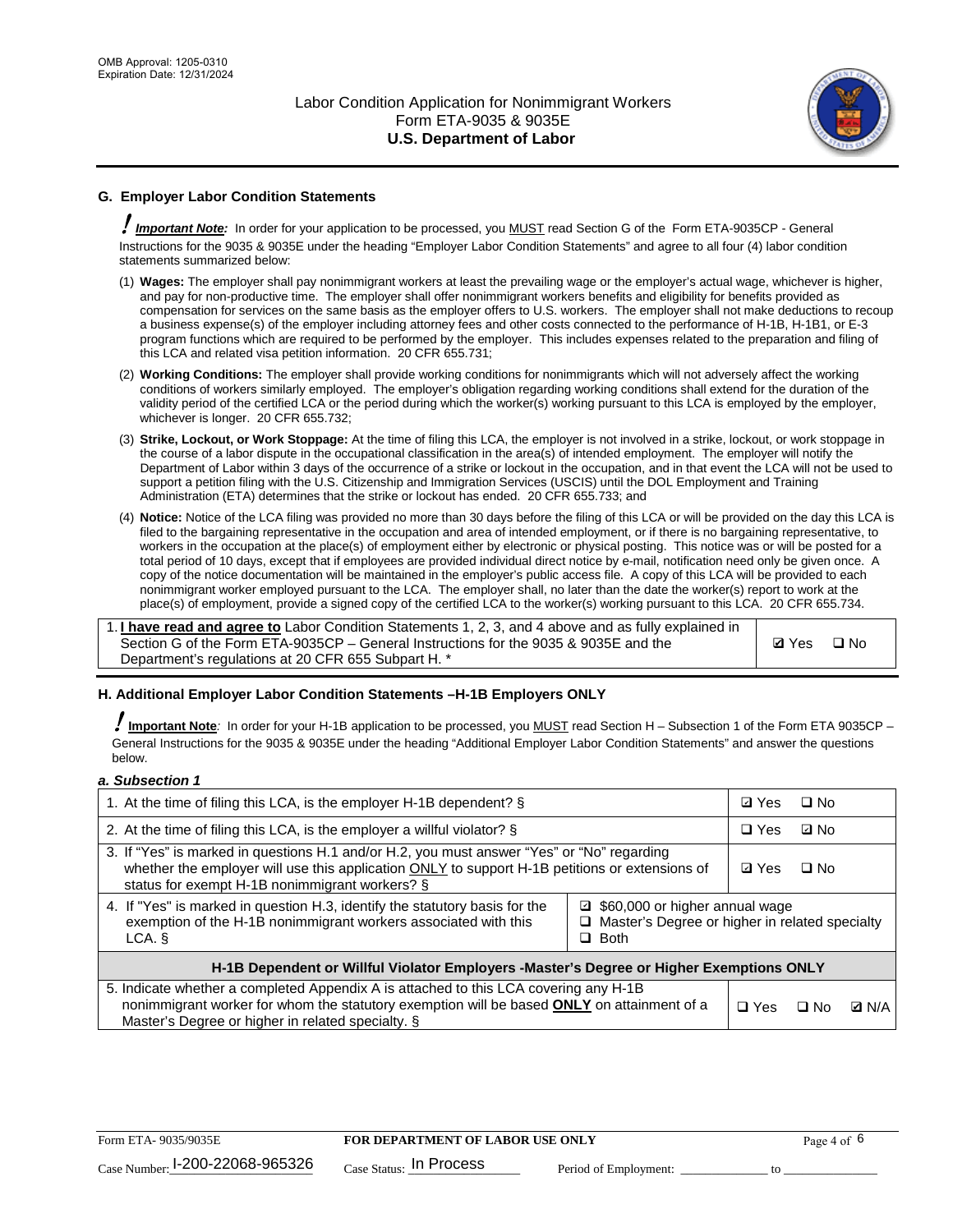

**If you marked "Yes" to questions H.a.1 (H-1B dependent) and/or H.a.2 (H-1B willful violator) and "No" to question H.a.3 (exempt H-1B nonimmigrant workers), you MUST read Section H – Subsection 2 of the Form ETA 9035CP – General Instructions for the 9035 & 9035E under the heading "Additional Employer Labor Condition Statements" and indicate your agreement to all three (3) additional statements summarized below.**

#### *b. Subsection 2*

- A. **Displacement:** An H-1B dependent or willful violator employer is prohibited from displacing a U.S. worker in its own workforce within the period beginning 90 days before and ending 90 days after the date of filing of the visa petition. 20 CFR 655.738(c);
- B. **Secondary Displacement:** An H-1B dependent or willful violator employer is prohibited from placing an H-1B nonimmigrant worker(s) with another/secondary employer where there are indicia of an employment relationship between the nonimmigrant worker(s) and that other/secondary employer (thus possibly affecting the jobs of U.S. workers employed by that other employer), unless and until the employer subject to this LCA makes the inquiries and/or receives the information set forth in 20 CFR 655.738(d)(5) concerning that other/secondary employer's displacement of similarly employed U.S. workers in its workforce within the period beginning 90 days before and ending 90 days after the date of such placement. 20 CFR 655.738(d). Even if the required inquiry of the secondary employer is made, the H-1B dependent or willful violator employer will be subject to a finding of a violation of the secondary displacement prohibition if the secondary employer, in fact, displaces any U.S. worker(s) during the applicable time period; and
- C. **Recruitment and Hiring:** Prior to filing this LCA or any petition or request for extension of status for nonimmigrant worker(s) supported by this LCA, the H-1B dependent or willful violator employer must take good faith steps to recruit U.S. workers for the job(s) using procedures that meet industry-wide standards and offer compensation that is at least as great as the required wage to be paid to the nonimmigrant worker(s) pursuant to 20 CFR 655.731(a). The employer must offer the job(s) to any U.S. worker who applies and is equally or better qualified for the job than the nonimmigrant worker. 20 CFR 655.739.

| 6. I have read and agree to Additional Employer Labor Condition Statements A, B, and C above and |       |           |
|--------------------------------------------------------------------------------------------------|-------|-----------|
| as fully explained in Section H – Subsections 1 and 2 of the Form ETA 9035CP – General           | □ Yes | $\Box$ No |
| Instructions for the 9035 & 9035E and the Department's regulations at 20 CFR 655 Subpart H. §    |       |           |

### **I. Public Disclosure Information**

! **Important Note***:* You must select one or both of the options listed in this Section.

**sqrt** Employer's principal place of business □ Place of employment

### **J. Notice of Obligations**

A. Upon receipt of the certified LCA, the employer must take the following actions:

- o Print and sign a hard copy of the LCA if filing electronically (20 CFR 655.730(c)(3));<br>
Maintain the original signed and certified LCA in the employer's files (20 CFR 655.7
- Maintain the original signed and certified LCA in the employer's files (20 CFR 655.705(c)(2); 20 CFR 655.730(c)(3); and 20 CFR 655.760); and
- o Make a copy of the LCA, as well as necessary supporting documentation required by the Department of Labor regulations, available for public examination in a public access file at the employer's principal place of business in the U.S. or at the place of employment within one working day after the date on which the LCA is filed with the Department of Labor (20 CFR 655.705(c)(2) and 20 CFR 655.760).
- B. The employer must develop sufficient documentation to meet its burden of proof with respect to the validity of the statements made in its LCA and the accuracy of information provided, in the event that such statement or information is challenged (20 CFR 655.705(c)(5) and 20 CFR 655.700(d)(4)(iv)).
- C. The employer must make this LCA, supporting documentation, and other records available to officials of the Department of Labor upon request during any investigation under the Immigration and Nationality Act (20 CFR 655.760 and 20 CFR Subpart I).

*I declare under penalty of perjury that I have read and reviewed this application and that to the best of my knowledge, the*  information contained therein is true and accurate. I understand that to knowingly furnish materially false information in the *preparation of this form and any supplement thereto or to aid, abet, or counsel another to do so is a federal offense punishable by fines, imprisonment, or both (18 U.S.C. 2, 1001,1546,1621).*

| 1. Last (family) name of hiring or designated official *   2. First (given) name of hiring or designated official *   3. Middle initial §<br>Vidyadharan | Saniav           |  |
|----------------------------------------------------------------------------------------------------------------------------------------------------------|------------------|--|
| 4. Hiring or designated official title *<br>Chief Legal Officer                                                                                          |                  |  |
| 5. Signature *                                                                                                                                           | 6. Date signed * |  |

| Form ETA-9035/9035E                         | <b>FOR DEPARTMENT OF LABOR USE ONLY</b> |                       |  | Page 5 of 6 |
|---------------------------------------------|-----------------------------------------|-----------------------|--|-------------|
| $_{\text{Case Number:}}$ I-200-22068-965326 | $_{\rm Case~S status:}$ In Process      | Period of Employment: |  |             |